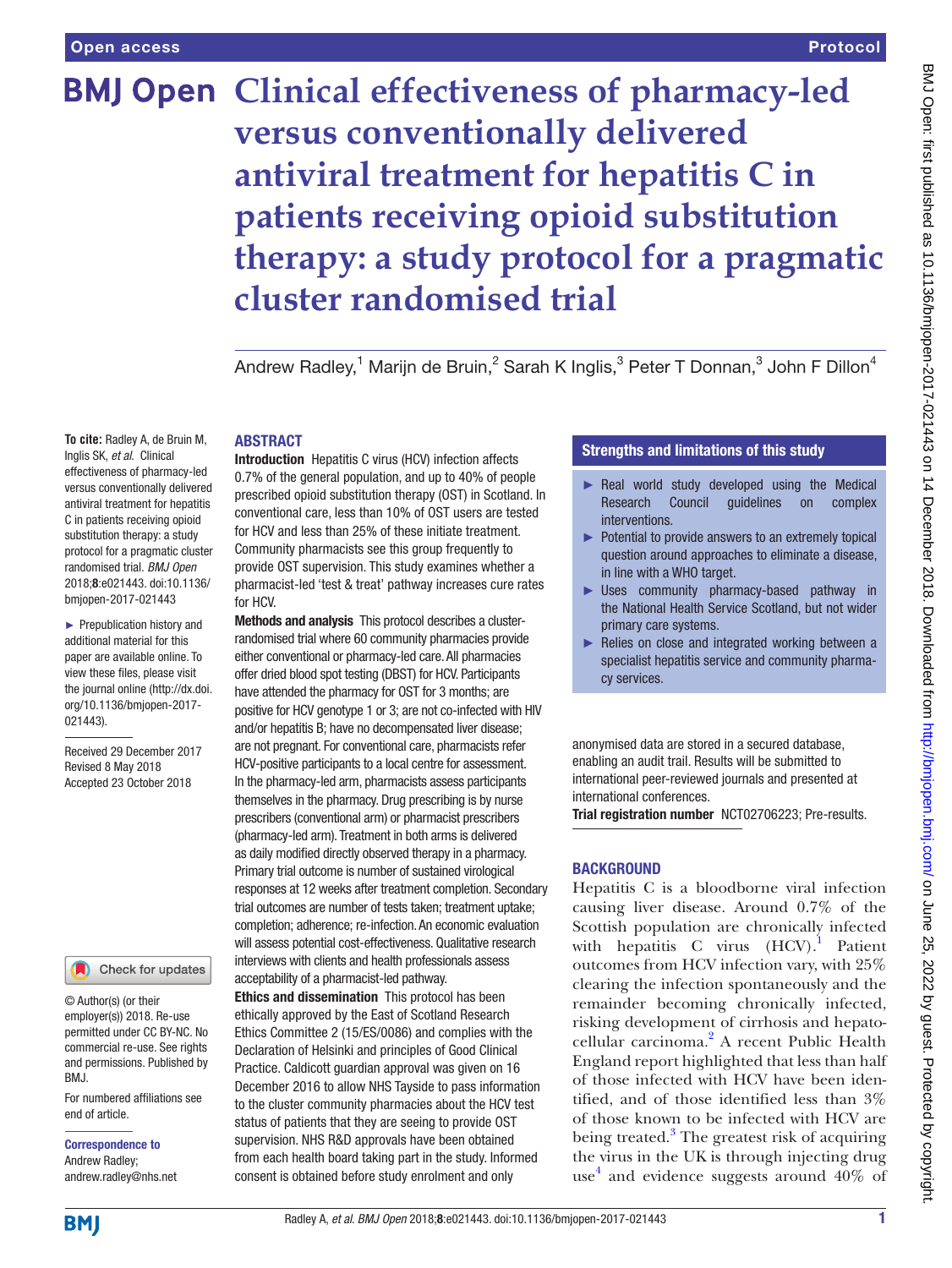people in Scotland receiving opioid substitution therapy (OST) have HCV infection.<sup>5</sup> Only a small proportion of this high-risk and vulnerable population are receiving adequate treatment, despite having daily healthcare interaction with a pharmacist and the availability of a curative intervention with widely available direct-acting antiviral  $(DAA)$  medication.<sup>[6](#page-7-5)</sup>

The conventional care pathway in the UK recommends that patients with a history of intravenous drug use, or those currently prescribed OST, should be offered HCV testing annually.<sup>[3](#page-7-2)</sup> Testing may be available from their GPs, drug workers, drug agencies, social workers, community pharmacies and needle exchanges.<sup>[7](#page-7-6)</sup> Once diagnosed, patients can be referred to established treatment pathways, usually based around hepatology teams in secondary care. In these established treatment pathways, less than 10% of the OST population is tested for HCV annually. Of those tested, at most 25% start treatment in one of the dedicated centres and 70%–80% successfully complete treatment, with treatment failure primarily caused by non-adherence and non-persistence to treatment.<sup>[8](#page-7-7)</sup> Similar patterns are observed in other countries.<sup>[9](#page-7-8)</sup> The inefficiency of established treatment pathways leads to increased preventable deaths from HCV and viral transmission within the injecting population.[10](#page-7-9)

A variety of reasons may explain the low rates of HCV testing, treatment uptake and treatment completion. People who inject drugs (PWID) may encounter a number of barriers that prevent them from accessing care, including perceptions and experience of stigma and discrimination, issues with the organisation of care, and the treatment policies of providers or payers. $11$  There are identified deficiencies in the extent of screening and diagnosis of at-risk populations, as well as the need to simplify pathways to enable treatment initiation and clinical monitoring.[12](#page-7-11) PWID may find it difficult to consis-tently attend medical clinics.<sup>[13](#page-7-12)</sup>

WHO has set an ambitious goal to eliminate HCV as a public health threat by  $2030.<sup>1</sup>$ 

Creating the complex interventions necessary to eradicate HCV requires that well-designed cross-disciplinary programmes are put in place using different strategies to increase screening, testing and diagnosis. $15$  Strategies that demonstrate increased testing and treatment uptake include the provision of integrated HCV care pathways with drug use and psychiatric services delivered by a multidisciplinary team and with case management services. $16$  The delivery of HCV testing and treatment through community-based care pathways has also been shown to be feasible and DBST has been demonstrated to increase the uptake of testing from high-risk populations[.17](#page-7-16) Hence, a more central role in the treatment of HCV for community-based pharmacists who are seeing these clients on a daily basis, could—in theory—lead to increased HCV treatment success rates through higher HCV testing, treatment uptake, adherence and treatment completion rates.

In preparation for the current trial investigating the clinical benefits of pharmacy-delivered HCV treatment, pilot work was undertaken guided by the Medical Research Council theoretical framework for developing and evaluating complex interventions.<sup>18</sup> Initial work involved using a co-production approach in partnership with OST patients. This work identified the current experiences of patients in accessing HCV testing and treatment and in accessing OST in pharmacies.<sup>19</sup> The attributes of an ideal service were identified and an estimate of potential uptake made. $^{20}$  The implementation of DBST in pharmacies was undertaken and the experiences of patients and providers recorded.[21](#page-7-20) A pilot trial has been undertaken to test each stage of the pharmacy-led care pathway and to look for confirmation that an appropriately powered definitive multicentre randomised controlled trial would be feasible.<sup>22</sup> The PRagmatic Explanatory Continuum Indictor Summary (PRECIS-2) tool was used to assess that the design decisions were concordant with the purpose of the trial (online [supplementary file 1](https://dx.doi.org/10.1136/bmjopen-2017-021443)). $^{23}$ 

The aim of this research is to examine the impact of pharmacy-delivered HCV treatment on HCV treatment success rates among OST users. Our research questions are:

## Trial

- 1. Does a community pharmacist-led HCV treatment pathway increase treatment success rates (sustained virological response, or SVR) compared with the conventional pathway?
- 2. Does a community pharmacist-led HCV treatment pathway lead to a higher uptake of HCV testing?
- 3. Does a community pharmacist-led HCV treatment pathway lead to a higher uptake and completion of HCV treatment?
- 4. Is adherence and persistence to HCV therapy in the pharmacy setting similar to that in the conventional pathway?
- 5. What is the re-infection rate at 12 months after end of treatment in all patients with SVR, and for the pharmacist-led pathway compared with the conventional pathway?

## Health economics study

6. Is the pharmacist-led pathway potentially a cost-effective method of testing and treating HCV in people prescribed OST?

## Qualitative study

7. Is the pharmacist-led pathway an acceptable way to offer testing and treatment for people prescribed OST infected with HCV and are there any unexpected consequences?

## **METHODS**

#### **Design**

Super directly observed therapy (DOT)-C is a cluster randomised trial of pharmacy-led anti HCV therapy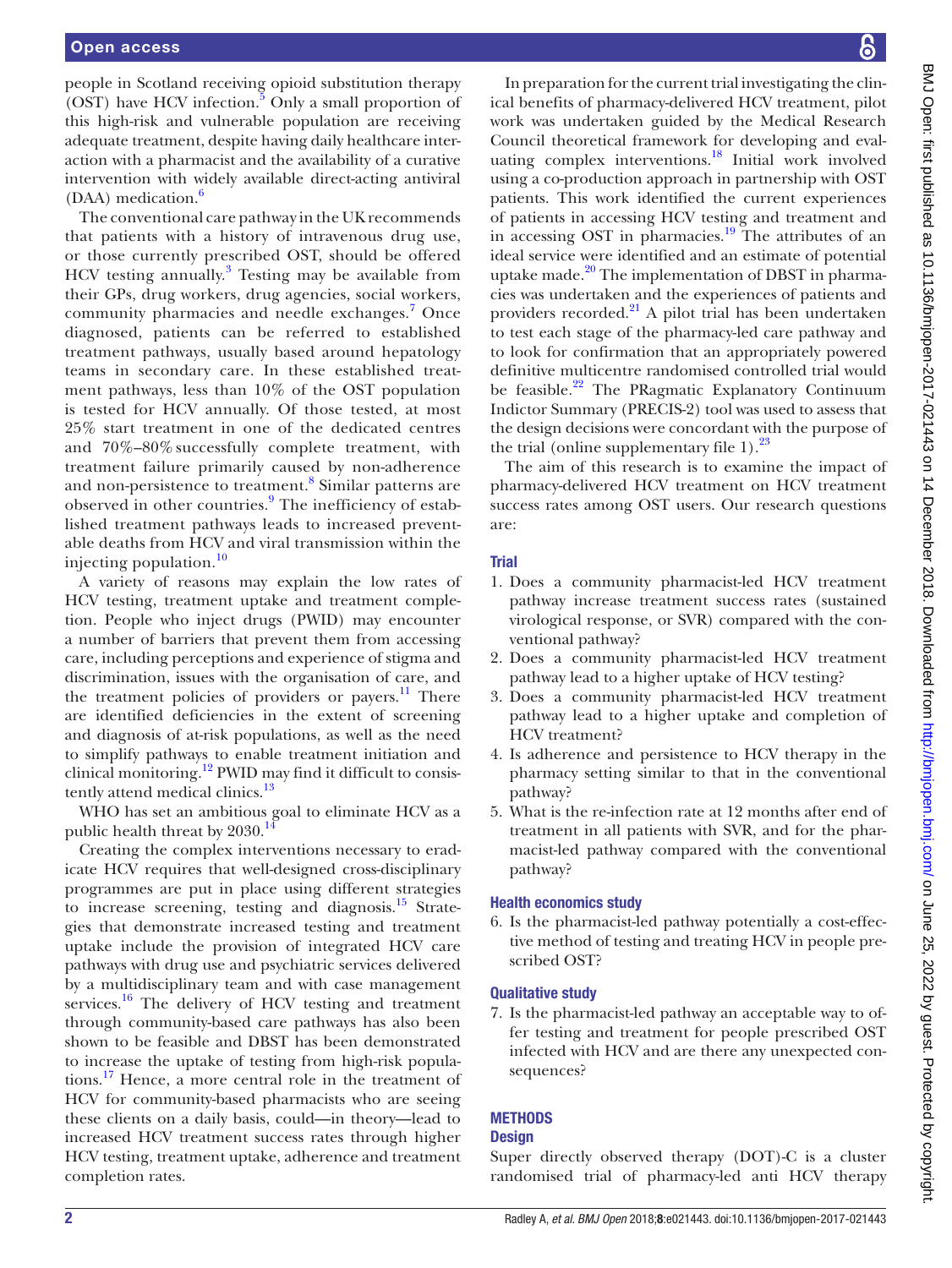<span id="page-2-0"></span>

| Treatment pathways: similarities and differences<br>Table 1 |                                                                                                                                                               |                                                                                                                                   |                                                                                                                                                                 |
|-------------------------------------------------------------|---------------------------------------------------------------------------------------------------------------------------------------------------------------|-----------------------------------------------------------------------------------------------------------------------------------|-----------------------------------------------------------------------------------------------------------------------------------------------------------------|
|                                                             | <b>Conventional care</b>                                                                                                                                      | <b>Pharmacy pathway</b>                                                                                                           | Contrast                                                                                                                                                        |
| <b>HCV testing</b>                                          | Opportunistic HCV testing on<br>presentation for OST therapy                                                                                                  | Opportunistic HCV testing on<br>presentation for OST therapy                                                                      | The same procedure is provided in each<br>of the study arms                                                                                                     |
| <b>HCV</b> test<br>confirmation                             | Test result is communicated and-if<br>positive-referred for assessment in<br>local treatment centre                                                           | Test result is communicated and-<br>if positive-assessment directly<br>undertaken in the pharmacy                                 | Assessment for treatment is carried out<br>at the pharmacy when the participant<br>visits to obtain OST, not at a different<br>site with a different provider   |
| <b>Treatment</b><br>initiation                              | Suitable patients are prescribed<br>treatment by a nurse prescriber at<br>the local treatment centre and access<br>treatment through DOT at their<br>pharmacy | Suitable patients are prescribed<br>treatment by a pharmacist prescriber<br>and access treatment through DOT at<br>their pharmacy | Treatment initiation is carried out at the<br>pharmacy and not at a different site with<br>a different provider                                                 |
| <b>Treatment</b><br>monitoring                              | Treatment monitoring is carried out by<br>the specialist team in their clinic                                                                                 | Treatment monitoring is carried out at<br>the pharmacy                                                                            | Treatment monitoring is carried out at<br>the pharmacy, not at a different site.<br>Monitoring in the conventional pathway<br>requires additional clinic visits |
| <b>Treatment</b><br>completion                              | SVR testing is carried out by DBST at<br>the pharmacy                                                                                                         | SVR testing is carried out by DBST at<br>the pharmacy                                                                             | The same procedure is provided in each<br>of the study arms                                                                                                     |

DBST, dried blood spot testing; DOT, directly observed therapy; HCV, hepatitis C virus; OST, opioid substitution therapy; SVR, sustained virological response.

versus conventional care in patients with HCV infection attending community pharmacies ([table](#page-2-0) 1). Sixty pharmacies will be enrolled in this study across five hubs in health boards in National Health Service (NHS) Scotland. Pharmacies (and thus their patients) participating in the trial will be randomly allocated to conventional care pathway or the pharmacy-led pathway.

Pharmacies at each site are randomised into two groups: conventional care and pharmacist-led care. Randomisation will be carried out using [http://www.randomization.](http://www.randomization.com.) [com.](http://www.randomization.com.) The subjects are randomised into one block along with the number of subjects per block/number of blocks and (case-sensitive) treatment labels. The pharmacies in each hub provide the level of randomisation, so patient allocation is dependent on the pharmacy attended.

## Eligibility criteria

Eligible pharmacies are community based, offer DBST for HCV by trained pharmacy staff in line with approved practice in their particular NHS board and have at least 30 patients on OST to ensure adequate recruitment. Patient inclusion criteria are having HCV PCR positive to genotype 1 or 3, OST users and willing to have their pharmacists supervise their antiviral drug use. Patient exclusion criteria are having another genotype than 1 or 3, evidence of current or previous decompensated liver disease, HIV infection, surface antigen of hepatitis B virus (HBV) positive with detectable HBV DNA, aggressive or violent behaviour towards the pharmacist, being pregnant and not being able to provide informed consent.

## Interventions

#### Medication provided

The anti-HCV treatment provided in both pathways is identical:

For HCV genotype one sofosbuvir/ledipasvir for 8 weeks

► For HCV genotype three sofosbuvir/daclatasvir for 12 weeks

## Study site staff training

Staff from each study site will receive training on Good Clinical Practice (GCP), quality control, use of study documentation, ensuring common practice and consenting participants. In addition training to establish testing for bloodborne viruses is provided and information on hepatitis C and its treatment is provided. Staff in the pharmacy-led arm are trained on how to interpret laboratory bloods and to perform a Fib4 calculation.<sup>2</sup>

## Conventional care pathway

At the start of the pathway pharmacists will opportunistically discuss HCV infection with their OST patients. The pharmacist will record on a screening log which of the OST patients attending the pharmacy they have approached. Those with unknown HCV status will be offered testing using DBST in the pharmacy. $25$  Patients identified as having HCV antibodies will have a post-test discussion with the pharmacist. During this discussion the pharmacists will obtain informed consent and explain about HCV treatment using a standard infographic (online [supple](https://dx.doi.org/10.1136/bmjopen-2017-021443)[mentary file 2](https://dx.doi.org/10.1136/bmjopen-2017-021443)). Next, the pharmacist will offer them referral to the conventional care pathway for assessment and treatment at a local treatment centre. Information will be provided verbally and by offering standard leaflets about HCV. If the patient attends an appointment at one of the local treatment centres, a member of the specialist hepatitis team will invite the patient to undertake assessment for treatment for HCV. Assessment comprises a pretreatment checklist of medical comorbidities, medical history and concomitant medication to look for drugdrug interactions. The patient will undergo phlebotomy in the local treatment centre to check full blood count, urea and electrolytes, liver function testing, including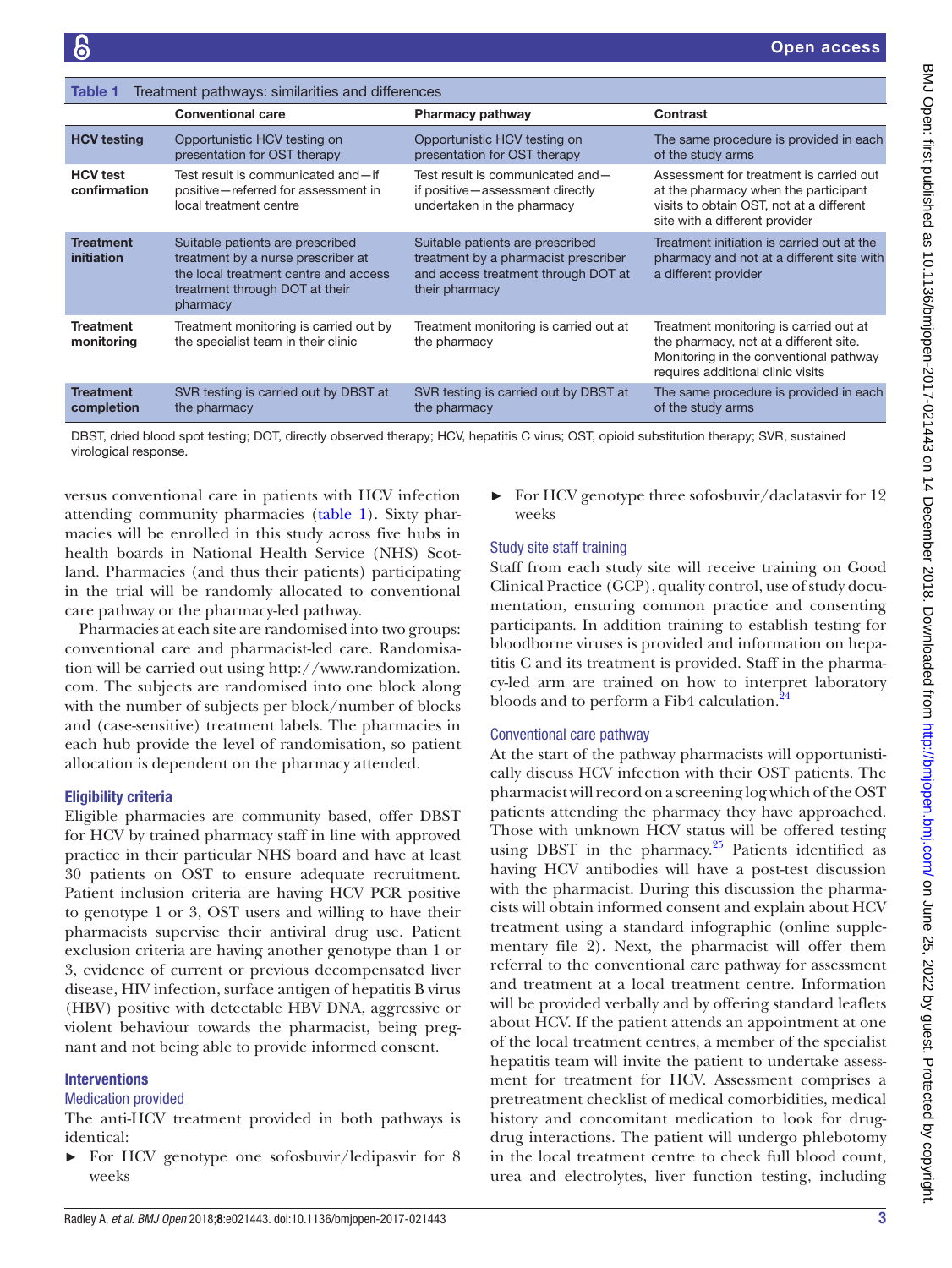markers of liver fibrosis $^{24}$  (Fib4, APRI, AST:ALT ratio) and viral parameters (genotype and load), as assessment for treatment. Patients who are referred for assessment and treatment will be managed according to the standard local treatment pathway. Daily supervised OST treatment is delivered by the pharmacy, in which the doses of methadone or buprenorphine are provided by the pharmacy staff, who observe consumption. In both arms of the study DAA treatment is delivered jointly with OST in their normal pharmacy; which would qualify as DOT during weekdays, although at weekends patients usually self-administer. Prescriptions will be provided by a nurse prescriber and dispensed at the participant's normal pharmacy. For doses that patients have to self-administer and the weekend doses when there is no OST distribution, the pharmacist and patient will make a brief if-then action plan (an implementation intention) and coping plan (to overcome anticipated barriers). $26$  The study-related data collection will be undertaken by the specialist hepatitis team.

#### Pharmacist-led pathway

Potential participants are offered testing, recruited and consented as in the conventional pathway. In the pharmacy-led pathway however, the pharmacist will offer them anti-HCV therapy delivered solely within the pharmacy. The patients who decline study participation will be entered in the screening log. For the patients who do consent, the pharmacist will complete a pretreatment checklist of medical comorbidities, medical history and concomitant medication to look for drug-drug interactions. The patient will undergo phlebotomy in the pharmacy for safety blood tests, as in the conventional pathway and the pharmacist will assess this information to determine suitability for treatment.

If there are no contraindications to therapy, the patient will commence the treatment. In patients where there are contraindications or queries about suitability, the pharmacist will contact the central clinical coordinator for advice. The pharmacist-led pathway requires an assessment which includes identification of concurrent specific medical conditions, screening of safety bloods, calculation of a Fib-4 score, assessment of interacting concurrent medication and assessment of factors likely to impinge on treatment compliance. Potential participants with a FIB-4 score of >3.25 are referred on to the conventional care pathway for review. The pharmacist-led pathway therefore excludes this group from being entered into the trial. Instead, they are assessed for treatment through the conventional care pathway where they are reviewed in hospital by a medical consultant who decides if it is safe to proceed with treatment and, if yes, may select different drugs. Unsuitable patients are therefore referred to the conventional pathway for assessment outside the study and provided with standard clinical care. Prescriptions for treatment will be provided by a pharmacist prescriber.

Each time that patients pick up their medication from the pharmacy a daily log is completed recording any occurrence of side effects or adverse events (AEs).

Participants who do not attend the pharmacy for seven consecutive days will be discontinued from the study since they will be deemed to have discontinued their course of DAA treatment and will have had their OST prescription suspended.

Participants are likely to be retained within the study through the mechanism of daily attendance for receipt of supervised OST; this is a powerful mechanism making people return to the pharmacy. It is intended that data will still be collected on participants who may not complete their course of treatment, since partial completion may produce an SVR also.

The primary study outcome (SVR 12 weeks after treatment completion) is assessed by DBST in the pharmacies for both study arms.

#### Outcomes and measures

The denominator for the outcomes on treatment uptake is the number of people using OST at the pharmacies participating in the respective arms. For the primary outcome, the numerator will be the number of patients with SVR at 12 weeks post-treatment completion (SVR12) after allocation to treatment arm, measured through a test for the presence of HCV RNA (PCR).

For the secondary outcomes on treatment uptake, the numerators are the number of patients who (1) Undergo HCV testing. (2) Initiate HCV treatment. (3) Complete the 12-week HCV course. (4) Number of patients with SVR at 12 months (to assess the impact of potential reinfection).

## Study schedule

For both arms, screening for HCV by DBST is undertaken prior to recruitment  $(t_0)$ ; participant consent  $(t_1)$  is followed by 8 weeks or 12 weeks of treatment according to HCV genotype  $(t_{12})$ , 12 weeks post-treatment a final SVR test is taken to determine the study outcome  $(t_{end\,point})$ 

## Sample size

Approximately 22000 patients are prescribed OST across Scotland.<sup>[26](#page-7-25)</sup> Around 85% of these patients receive daily or regular supervision of their OST consumption through one of the 1200 community pharmacies. It is expected that at least 40% of these patients will be infected with HCV, and that around 46% and 48% of infections will be with genotype 1 and genotype 3, respectively.<sup>[9](#page-7-8)</sup> The pharmacies acting as cluster sites for this trial have around 1800 patients attending for supervised OST administration. Sixty community pharmacies based around five study sites within Scottish NHS boards, will be coordinated through the Tayside Clinical Trials Unit (TCTU) of the Tayside Medical Science Centre, University of Dundee.

As the pharmacy-led pathway is a specific population-based intervention, the number of patients on OST treatment at each pharmacy will be the denominator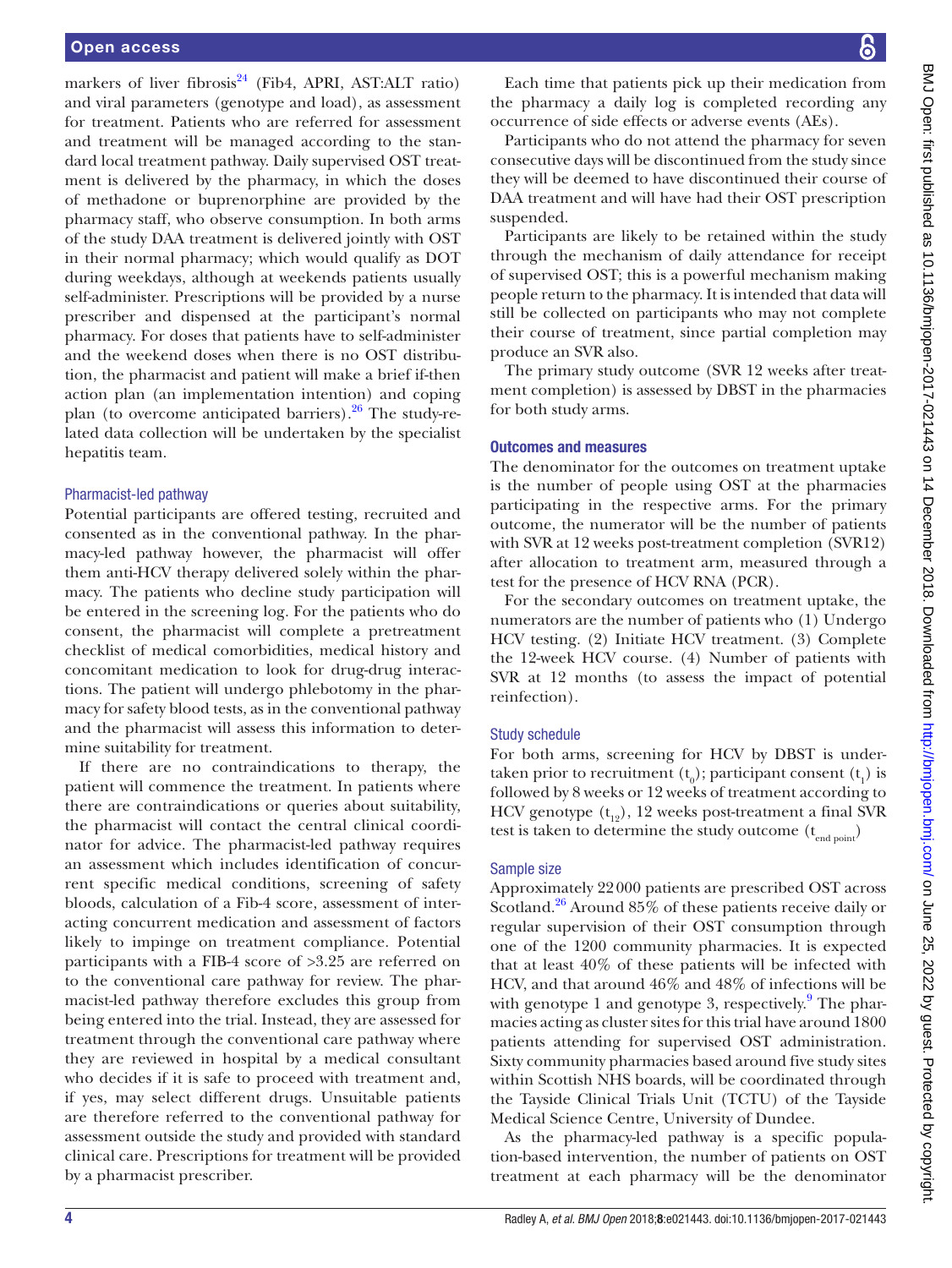for calculating DBST uptake. HCV infection status of all the OST patients in the denominator population is not known. National data repeatedly show approximately 40% of patients on OST are HCV-positive. As this is a randomised trial, it can be assumed that the rate of HCV positivity in the OST patients/pharmacies randomised to the pathways should be the same. The study will be powered through rates of HCV therapy offered. Approximately 3% of HCV-positive OST patients enter HCV therapy per year via conventional pathways, with 2.5% of the total eligible population achieving SVR per annum. If it is estimated that the new pathway increased this to 15%, a sample in each arm of 141 (2N=282) will give 90% power at the significance level. The clustered design requires inflation to account for intracluster correlation, so if the average infected subjects per pharmacy is 12, the inflation factor for sizes of cluster, assuming an intracluster correlation of 0.05, is 1. 55. This leads to a need for 2n=437.

The sample of 60 pharmacies with an average of 30 OST patients per pharmacy gives 1800 OST patients; assuming 40% are HCV-positive gives 700 to 800 potential patients for the study. This gives significant protection against any changes in baseline SVR success rates, and against pharmacy dropouts or local issues that prevent an enrolled pharmacy from participation. This is a trial of a pathway so all eligible patients are the denominator for the power calculation, not the patients who actually enter the pathway and are treated.

The randomisation of the pharmacies will be stratified by the associated hub centre. As the end point of the study is the effectiveness of the pathway, any dropouts are part of the study outcomes, so there is no need to increase the sample size to allow for a dropout rate.

#### Data collection, management and analysis

Analysis of the trial will follow the principles outlined in the ICH E9 'Statistical Principles for Clinical Trials' and carried out by the UK Clinical Research Collaboration (UKCRC) registered Tayside TCTU. Prior to data lock an agreed statistical analysis plan will be finalised covering the prespecified statistical analysis.

The primary outcome of SVR will be assessed as a binary outcome for subjects and so will use logistic regression modelling. The numerator will be the number of subjects achieving SVR at 12 weeks and the denominator will be total number of patients using OST and having an HCV infection diagnosed at the participating pharmacies. Additionally results will be expressed as a proportion of the estimated HCV-infected subjects on OST. The estimated number of infected patients will be based on national survey data and the empirical rate discovered in the trial (allowing for patients who refuse testing). In order to account for the clustered nature of the trial, a mixed-effects logistic regression model will be used with the parameter indicator of the trial arm in the model and a random parameter to account for within-cluster correlation as well as stratified by hub. As all patients will

have either achieved SVR or not, and we will assume that dropouts/lostto follow-up are failures, there will be no missing data in the primary outcome. Extrabinomial variability or overdispersion will be examined in the logistic model and, if present, alternative modelling such as negative binomial models will be considered. This will also be adjusted by therapy and genotype; the two factors are interdependent determining length of therapy.

Secondary binary outcomes will be analysed by the same procedure, initially as intention to treat with all eligible patients as the denominator and then exploring the steps in the pathway by per protocol analysis in particular to analyse treatment success:

- ► Proportion of HCV tested: within the duration of the study of those attending pharmacy sites for OST, for the conventional and for the pharmacist-led arms.
- ► Proportion that initiate HCV treatment within the duration of the study of those identified with HCV, for the conventional and for the pharmacist-led arms.

Proportion of those initiating treatment that complete the course: Multiple logistic regression modelling will explore the patient and pharmacy characteristics that are associated with the secondary and primary outcomes. Patient outcomes considered will be:

- $\rightharpoonup$  Age.
- ► Gender.
- ► Deprivation.
- ► Employment.
- ► Comorbidity.
- ► Psychosocial variables assessed. Pharmacy characteristics considered will be:
- ► Geographical location.
- ► Type of pharmacy service.
- Size of OST population.

Determination of re-infection: As the determination of possible re-infection is an important and stated secondary outcome in this study, all patients will be invited to consent for a further DBS HCV PCR 1year after end of therapy or at end of the study, whichever is first. Those patients who achieve SVR will be invited to participate at their pharmacy. People prescribed OST are retained in the service for many years, since their progress of recovery and becoming drug-free is slow. In addition, movement out of Dundee, which is relatively geographically isolated, is minimal. We are therefore confident that we can identify all patients still in receipt of a prescription for OST and invite them to be re-tested for hepatitis C. Since the network of pharmacies providing OST is also trained to provide testing, we believe this is feasible.

#### Data management

An Excel database will be used to hold the study-related data. This will be managed and controlled by the coordinating pharmacist in NHS Tayside with site-specific data being transcribed from a paper case report form (CRF) formulated in line with the Excel database, with the study protocol and in line with the requirements of the investigators. Development and validation of the study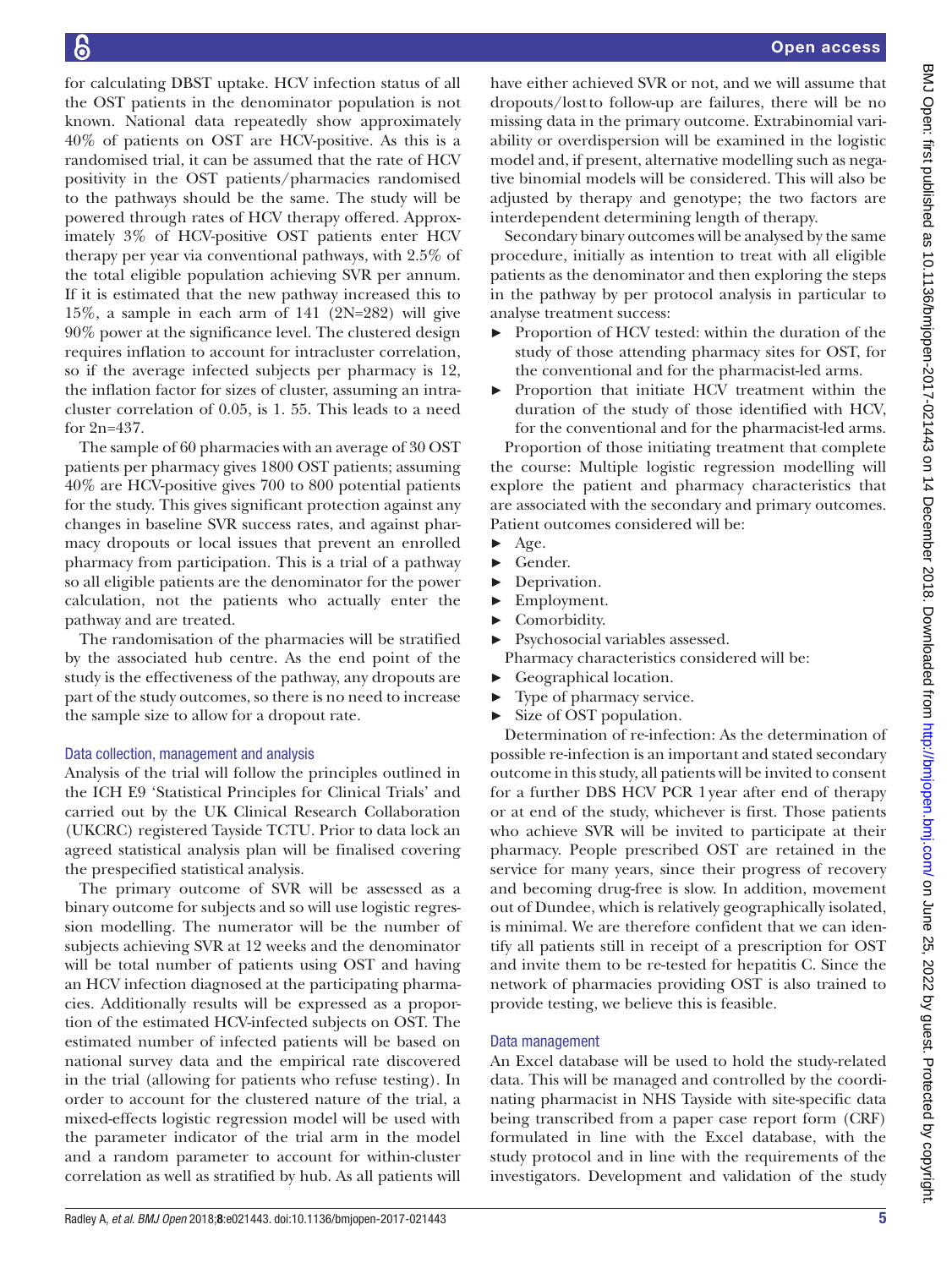database, quality control and extraction of data will be done according to study sponsor procedures. Extracts for analysis will be based on the data tables provided by the study team.

#### Health economic assessment

Economic analysis will be undertaken alongside the trial, using the costs, resource use and effectiveness data generated within the trial. The number of SVRs achieved at the end of the trial will be combined with the cost data to calculate the incremental cost per cure. A longer-term analysis incorporating the cost and benefits of potential lifetime gains through citizenship will be undertaken.

#### Qualitative assessment

The qualitative research will take the form of a process evaluation building on previous exploratory and preparatory work.<sup>22</sup> It will contribute to the assessment of the feasibility and acceptability to service users and providers of a pharmacy-led testing and treatment pathway (including identification of barriers and facilitators and unintended consequences of participation).

Interviews will be conducted with small samples of (1) Consenting study participants. (2) Professionals providing the pharmacist-led pathway by researchers at University of Dundee.

Qualitative interviews will be conducted with consenting participants and professionals using semistructured topic guides developed in line with the research aims. Topics will not be explored in a prescriptive manner but as part of an open discussion. This flexible format will enable additional salient topics and insights to emerge. In broad terms, the focus for the different respondent groups will be as follows:

One-to-one interviews with consenting participants (all of whom have engaged with the service) will explore views on issues around the delivery and promotion of the pharmacist-led pathway, their response to the offer and delivery of treatment, and any unintended consequences.

Interviews with professionals will explore issues around implementation of the intervention and the trial elements, identify challenges and ways they have been overcome, and perceived response among participants.

With the interviewee's consent, all interviews and focus group discussions will be recorded as digital audio files, which will then be transcribed in full for thematic analysis. Transcripts will be organised using a thematic framework based on topics specified in the topic guide and emerging themes identified through a process of familiarisation with transcript texts.

#### Patient and public involvement

In developing the research question and outcome measures for study, pilot work was undertaken using focus groups of people prescribed OST and their carers to explore their experiences of using community pharmacies[.19](#page-7-18) The priorities and experiences of people prescribed OST were further evaluated through a discrete choice

experiment, which was used to aid the design of the pharmacy-led pathway. $20$  A process evaluation was employed as part of the development of the DBST intervention in pharmacies, where recipients were asked about their experiences and preferences for testing for hepatitis  $C<sup>21</sup>$ . The process evaluation approach was also repeated as part of a feasibility study in which the assessment and treatment of hepatitis C in this group was piloted, to further understand how the intervention would be accommodated by participants.<sup>22</sup> The information gained from this exercise has been fed back to groups of service users attending the local community support and harm reduction centre. Patients have not been involved in the recruitment to this study.

#### **DISCUSSION**

Liver disease has become a major cause of premature death in the developed world and HCV is a major contributor to this burden. $27$  The care of people infected with HCV therapy has undergone a paradigm shift due to the efficacy of DAA drugs and the consequent simplification of therapy, with highly effective treatment choices marketed across the world.<sup>28</sup> However, new and more effective pathways of care are urgently required in order to enhance testing and linkage to care and treatment.<sup>16</sup> These novel pathways of care need to be carefully evaluated both for efficacy and cost-effectiveness compared with traditional pathways, as well as for unintended consequences. This pragmatic, cluster-randomised trial can provide strong evidence of the effectiveness of a pharmacist-delivered care pathway for HCV eradication therapy in patients receiving OST. A comparison will be undertaken with the current clinical care pathway where patients are referred to a conventional clinic to receive their HCV treatment. Trial design has aimed for high applicability in design decisions<sup>24</sup> and this trial is expected to directly inform the future organisation of care.

#### Harms

Regular follow-up of the participants will occur daily in the DOT arm during the study treatment period by a pharmacist familiar in the trial methodology. For those participants allocated to the conventional therapy, regular clinical follow-up will occur in line with prevailing conventional NHS standard of care. At each visit participants will be monitored for expected AEs as per the Summary of Product Characteristics for the drug treatments used in this study. This is in line with the current standard of care for the NHS and only AEs outside these criteria will formally be recorded as AEs.

Bloods for viral load would be performed as outlined in the study schedule, at the pre treatment visit and at 12 weeks postcompletion of therapy, as per the attached study schedule. Data on testing, referral, initiation of (and adherence to) therapy are routinely collected for the HCV clinical database and these data will also be used.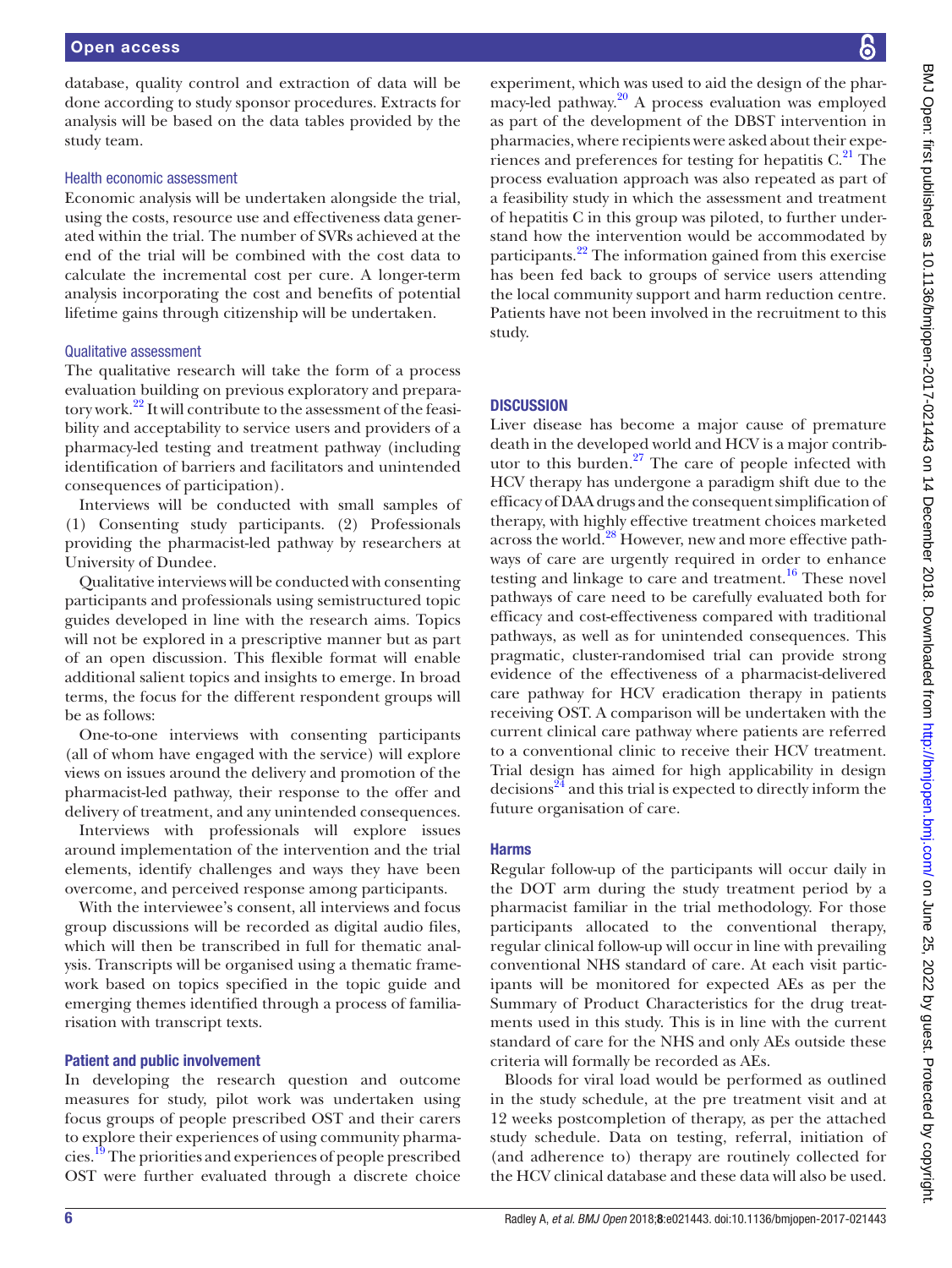In addition baseline and end of treatment checking of prescribed and non-prescribed medications and drug use, as documented in the study concomitant medications log, will be carried out to investigate the relationship between any AEs and drug interactions.

### Consenting participants

Potential participants will be approached by pharmacy staff familiar with the trial methodology and trained in GCP. They will be provided with information on the study verbally and via the patient information sheet and be given at least 24hours to consider participation.

At their return visit for screening they will be interviewed by the study pharmacist and asked to sign an informed consent form, once they are satisfied that they have had adequate explanation from the pharmacist explaining the trial to them.

## **Confidentiality**

The data will be collected by the researcher (treatment delivering pharmacist or nurse) on a paper CRF with subsequent transcription to electronic CRF. Electronic storage will be in an encrypted form on a password-protected device. The medical notes will act as source data for past medical history and blood results.

All laboratory specimens, evaluation forms, reports and other records will be identified in a manner designed to maintain participant confidentiality. All records will be kept in a secure storage area with limited access to study staff only. Clinical information will not be released without the written permission of the participant, except as necessary for monitoring and auditing by the Sponsor or its designee. The chief investigator and study staff involved with this study will not disclose or use for any purpose other than performance of the study, any data, record, or other unpublished, confidential information disclosed to those individuals for the purpose of the study. Prior written agreement from the sponsor or its designee will be obtained for the disclosure of any said confidential information to other parties.

## Data protection

The chief investigator and study staff involved with this study will comply with the requirements of the Data Protection Act 1998 with regard to the collection, storage, processing and disclosure of personal information and will uphold the Act's core principles. The chief investigator and study staff will also adhere, if appropriate, to the current version of the NHS Scotland Code of Practice on Protecting Patient Confidentiality. Access to collated participant data will be restricted to the chief investigator and appropriate study staff. Computers used to collate the data will have limited access measures via usernames and passwords. Published results will not contain any personal data that could allow identification of individual participants.

## Trial organisation

## Trial management

Overall management of the trial is being provided by TCTU, a UKCRC-registered clinical trials unit. A study

clinical trial manager supported by a study coordinator will oversee the study and will be accountable to the chief investigator. They will be responsible for checking CRFs for completeness, plausibility and consistency. However, this remains the overall responsibility of the chief investigator. Any queries will be resolved by the chief investigator or a delegated member of the study team.

A study-specific delegation log will be prepared for the study at each site, detailing the responsibilities of each member of staff working on the study.

A trial steering committee will be established to oversee the conduct and progress of the study. The steering committee will include the investigators above, as well as the NHS Tayside Director of Pharmacy and a representative from the Chief Pharmaceutical Officer's team of the Scottish Government. The steering committee will take all executive decisions. The responsibility of the steering committee is to ensure the scientific integrity and quality of the project. To achieve this, the specific responsibilities of the steering committee include: maintaining adherence to the study protocol; approving changes to study protocol if required; reviewing quality assurance indicators; monitoring study recruitment and the overall study timetable; advising, as required, on specific scientific items that may arise; compliance with legislation; adherence to research governance; reporting to funders; approving publication and dissemination strategies. The steering committee will meet every 6 months.

## Trial status

Recruitments commenced in December 2016. On 9 October 2017, 234 were consented to the trial.

## Reporting guideline

SPIRIT 2013 statement: defining standard protocol items for clinical trials [http://annals.org/aim/article/](http://annals.org/aim/article/1556168/spirit-2013-statement-defining-standard-protocol-items-%20clinical-trials) [1556168/spirit-2013-statement-defining-standard](http://annals.org/aim/article/1556168/spirit-2013-statement-defining-standard-protocol-items-%20clinical-trials)[protocol-items- clinical-trials](http://annals.org/aim/article/1556168/spirit-2013-statement-defining-standard-protocol-items-%20clinical-trials).

#### Author affiliations

<sup>1</sup>Directorate of Public Health, NHS Tayside, Kings Cross Hospital, Dundee, UK <sup>2</sup>Institute of Applied Health Sciences, University of Aberdeen, Aberdeen, UK <sup>3</sup>Tayside Clinical Trials Unit, University of Dundee, Ninewells Hospital and Medical School, Dundee, UK

4 Division of Molecular and Clinical Medicine, University of Dundee, Ninewells Hospital and Medical School, Dundee, UK

Collaborators Stephen Thomas Barclay, Andrew Fraser.

Contributors AR: study conception, planning and design, protocol preparation, manuscript preparation. MdB: conception, planning and design, protocol preparation manuscript preparation. JFD: study conception and design, protocol preparation, manuscript preparation. SKI: protocol preparation, planning and design, randomisation, study management, manuscript preparation. PTD: study conception, planning and design, statistical advice, protocol preparation, manuscript preparation.

Funding This study was funded in partnership by the Scottish Government, Gilead and Bristol-Myers Squib. The funders have no responsibilities for or authority over study design; collection, management, analysis or interpretation of data; writing of the report; and the decision to submit the report for publication.

Competing interests AR: honorariums from Gilead and Abbvie; Research Grants from Gilead and Roche. JFD: research grants and honorariums from Abbvie, Bristol